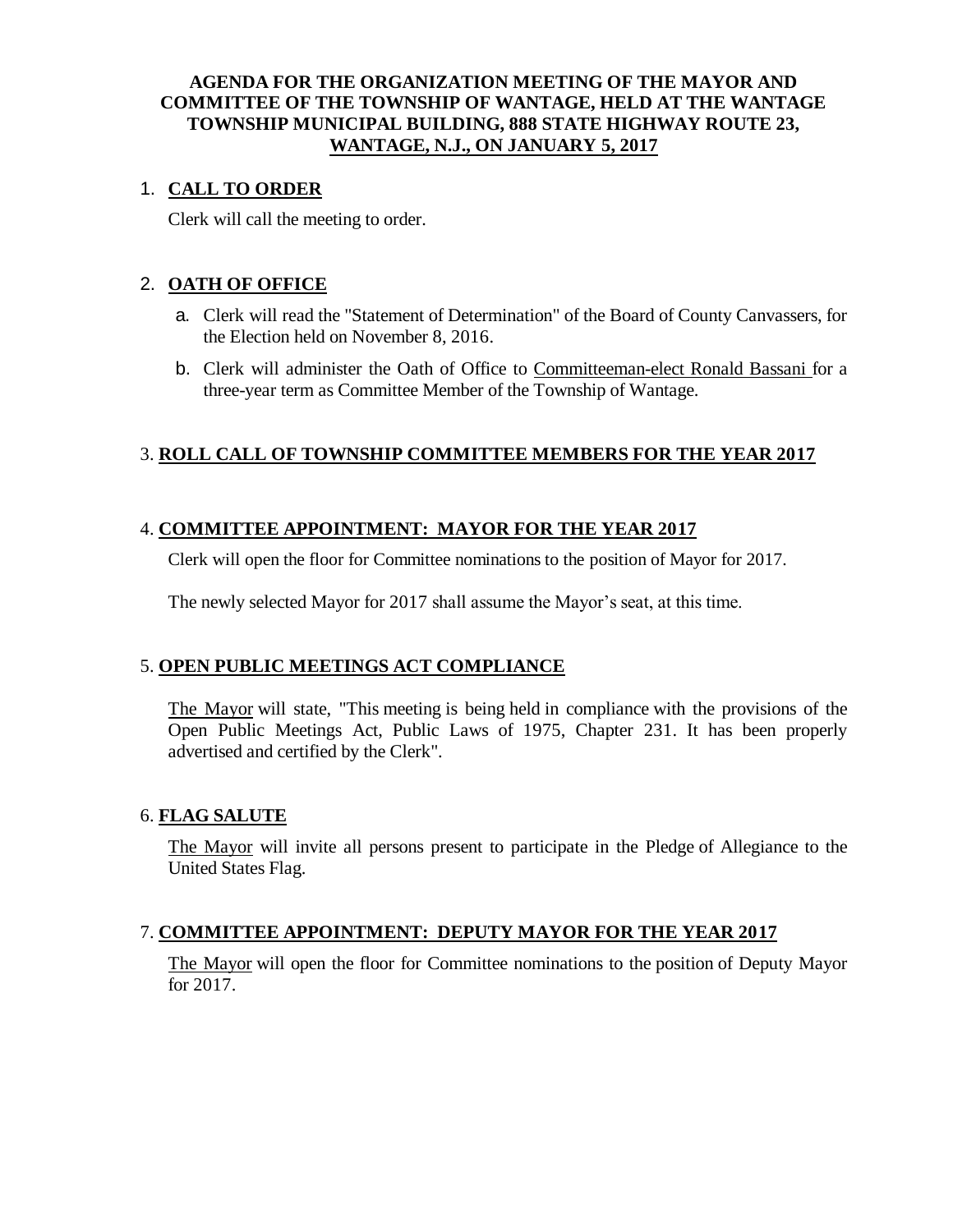## 8. **BOARDS, COMMISSIONS, AND COMMITTEES**

#### a. *LAND USE BOARD*

The Mayor shall announce appointments to the Land Use Board, as follows:

To Be Determined, Class I member, for a term running thru 12/31/7 **(Class I member must be either the Mayor or a Mayor's Designee)** Patrick Stefanelli, Class II member, for a term running thru 12/31/17 Michael Cecchini, Class IV member, for a term running thru 12/31/20 Victoria Gill, Class IV member, for a term running thru 12/31/20 William DeBoer, Alternate #1, for a term running thru 12/31/20

The Mayor shall open the floor to the Committee, for the Class III appointment to the Land Use Board, for a one-year term running through 12/31/17. Committee members shall choose a Class III appointment from among themselves.

## 9. **BOARDS, COMMISSIONS, AND COMMITTEES**

## b. *BOARD OF RECREATION COMMISSIONERS*

The Mayor shall announce appointments to the Board of Recreation Commissioners, as follows:

> Lorraine Card, Regular Member, for a term running thru 12/31/21 Karen Merrit, Regular Member for a term running thru 12/31/21

#### c. *COMMITTEE APPOINTMENTS*

The Mayor shall make known nominations for appointment to the various boards, agencies and commissions of the Township, as follows:

## *BOARD OF HEALTH*

Dr. Arthur Braunwell, Regular member, for a term running thru 12/31/21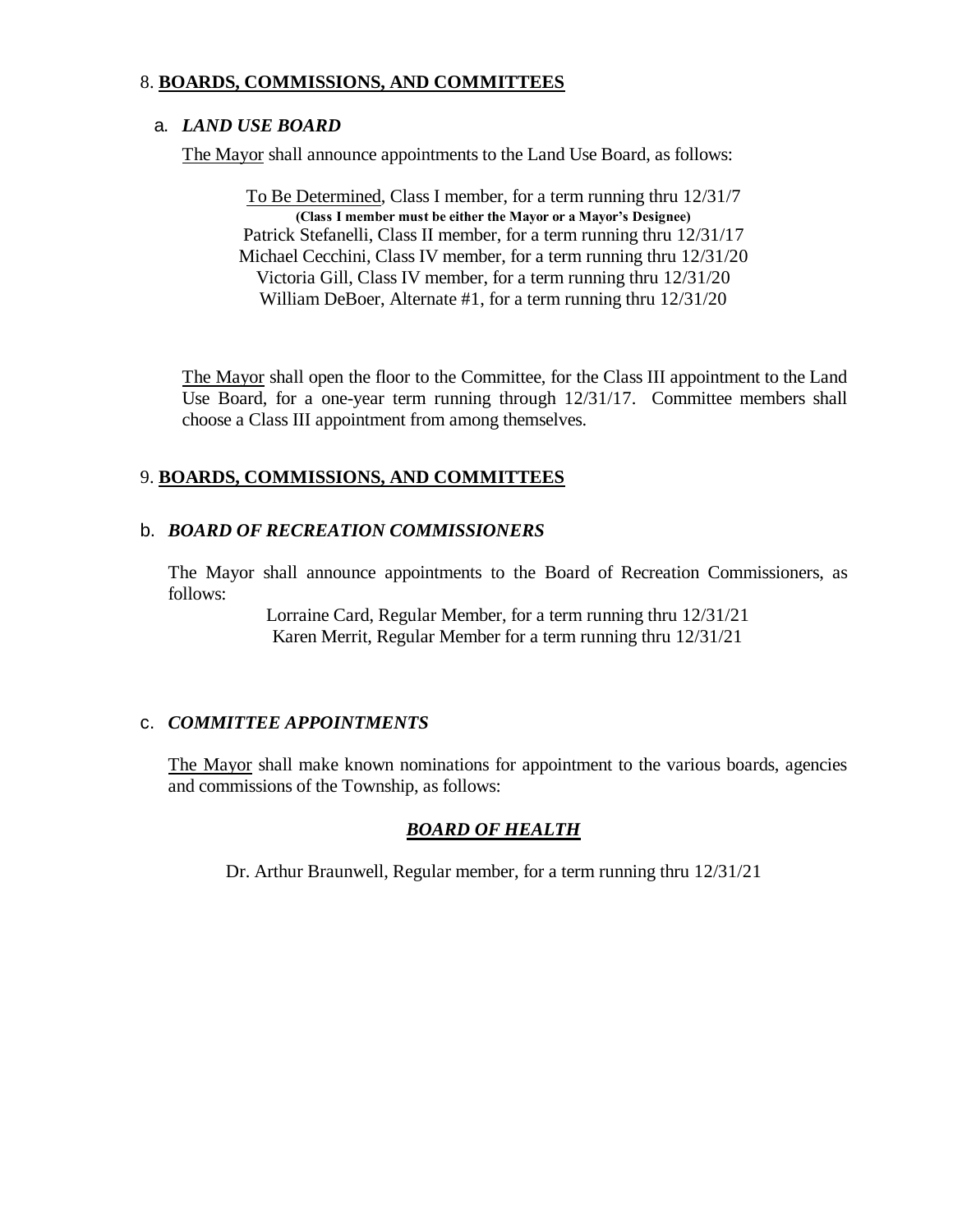## *EMERGENCY MANAGEMENT COMMITTEE*

| <b>Emergency Management Coordinator</b> | Joseph Konopinski         | thru 12/31/17   |
|-----------------------------------------|---------------------------|-----------------|
| Deputy Coordinator #1                   | <b>Edward Vander Berg</b> | thru 12/31/17   |
| Deputy Coordinator #2                   | <b>Thomas Madsen</b>      | thru 12/31/17   |
| F.A.S., EMC member                      | <b>Stan Gardner</b>       | thru $12/31/17$ |
| F.A.S., EMC Alternate                   | <b>Jeff Post</b>          | thru 12/31/17   |
| Damage Assessment                       | Patrick Stefanelli        | thru 12/31/17   |
| Fire Chief, EMC member                  | Justin Vander Groef       | thru 12/31/17   |
| Facilities, EMC Member                  | Amy Heater                | thru $12/31/17$ |
| Communications, EMC Member              | William Gebhart           | thru $12/31/17$ |
| DPW Supt., EMC Member                   | Claude Wagner             | thru 12/31/17   |
| Sanitarian, EMC Member                  | Michael Plaza             | thru $12/31/17$ |
| Finance/Resource Mgt., EMC Member       | Michelle La Starza        | thru 12/31/17   |
| <b>Resource Management</b>              | Larry Bono                | thru 12/31/17   |
| Mayor, EMC Member                       | <b>Jon Morris</b>         | thru $12/31/17$ |
| <b>Public Information Officer</b>       | Debra Millikin            | thru $12/31/17$ |
| Media                                   | New Jersey Herald         | thru $12/31/17$ |
| Evacuation                              | Leroy Little              | thru 12/31/17   |
| Operations, EMC Member                  | Donald Slate              | thru 12/31/17   |
| Operations, EMC Member                  | Joseph A. Konopinski      | thru 12/31/17   |
| <b>Operations, EMC Member</b>           | Leo Kinney                | thru $12/31/17$ |

d. The Committee shall take action to confirm the Mayor's nominations, as shown above.

# 10. **PROFESSIONAL APPOINTMENTS**

 a. The Mayor shall offer nominations for professional appointments of the Township in 2017, as follows:

| Township Judge:             | Glenn T. Gavan          | thru 12/31/17   |
|-----------------------------|-------------------------|-----------------|
| Township Attorney:          | Glenn Kienz             | thru 12/31/17   |
| Township Bond Counsel:      | <b>Edward McManimon</b> | thru 12/31/17   |
| Township Auditor:           | <b>Thomas Ferry</b>     | thru 12/31/17   |
| Township Architect:         | <b>Charles Schaffer</b> | thru 12/31/17   |
| <b>Township Prosecutor:</b> | William Haggerty        | thru $12/31/17$ |
| Township Engineer:          | <b>Harold Pellow</b>    | thru 12/31/18   |
| Township Public Defender:   | James P. Sloan          | thru 12/31/17   |

b. A motion is in order for the Committee to confirm the Mayor's nominations.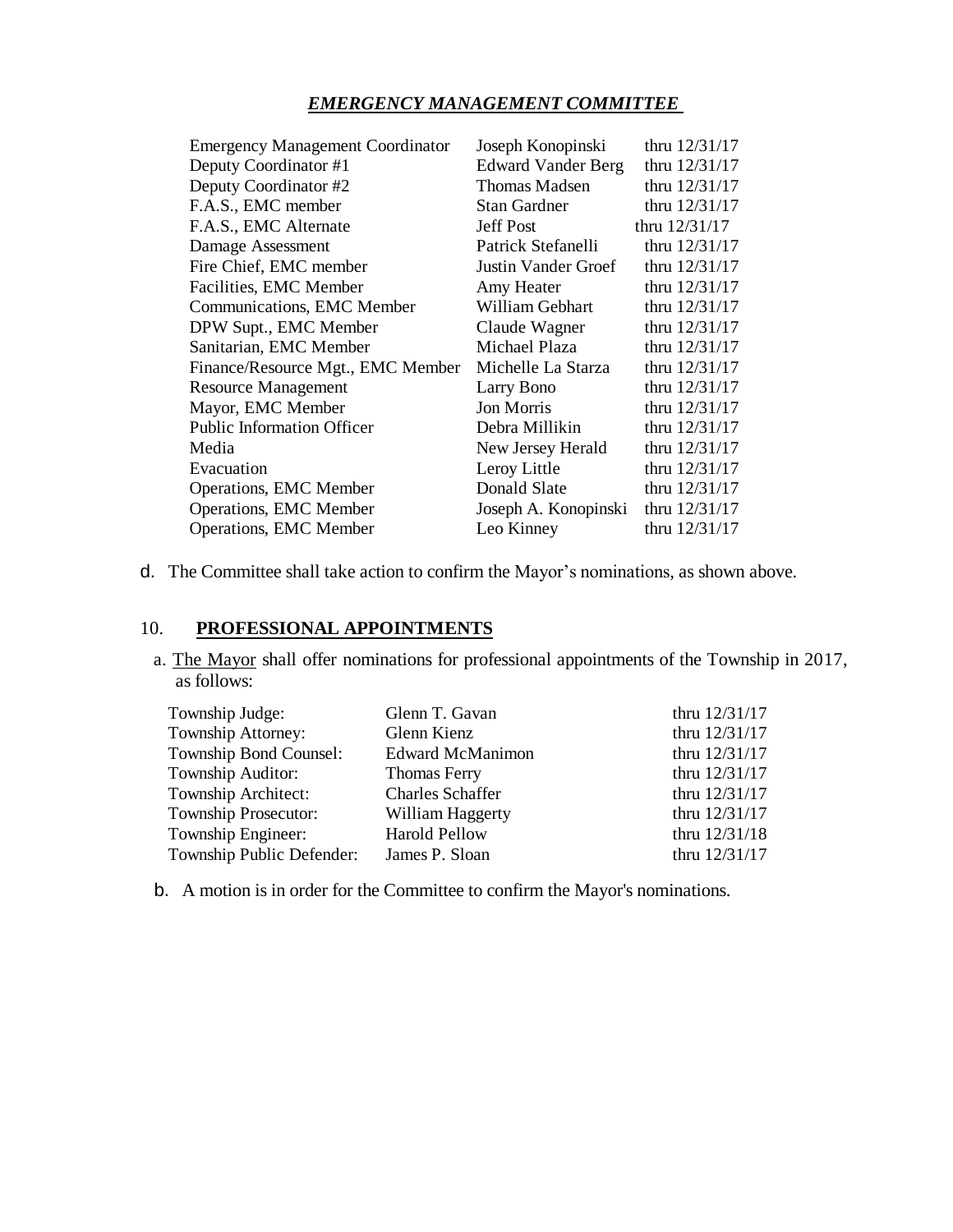# 11. **MAYOR'S APPOINTMENTS**

a. At this time, The Mayor will present nominations for appointment to the various positions of Township Government for the year 2017, as follows:

| Subdivision Approval Certification Officer:                    | Debra J. Millikin            |  |
|----------------------------------------------------------------|------------------------------|--|
| Recycling Coordinator:                                         | <b>SCMUA</b>                 |  |
| <b>Assessment Search Officer:</b>                              | Debra J. Millikin            |  |
| <b>Qualified Purchasing Agent:</b>                             | Debra J. Millikin            |  |
| Municipal Affordable Housing Liaison:                          | Debra J. Millikin            |  |
| Public Agency Compliance Officer for Affirmative Action:       | Debra J. Millikin            |  |
| Municipal Chief Finance Officer: $-4$ year apt thru $12/31/19$ | Michelle LaStarza            |  |
| PERS/PFRS Certifying Agent:                                    | Michelle LaStarza            |  |
| Tax Search Officer:                                            | Melissa Caton                |  |
| Tax Collector thru 12/31/18                                    | Melissa Caton                |  |
| Principal Public Works Manager:                                | Claude Wagner                |  |
| Animal Control Officer:                                        | John Abate                   |  |
| Emergency 911 Coordinator:                                     | Joseph Konopinski            |  |
| Risk Management Consultant – Health Benefits:                  |                              |  |
| Risk Management Consultant – Statewide Insurance Fund:         | Keith Mitchell, The Mitchell |  |
|                                                                | Agency                       |  |

b. A motion is in order for the Committee to confirm the Mayor's nominations.

## 12. **OPEN SPACE ADVISORY COMMITTEE**

- a. At this time, The Mayor will present nominations for appointment of members to the 2017 Open Space Advisory Committee of Wantage Township:
	- Mr. Ronald Bassani, 6 Roberts Way
	- Ms. Victoria Gill, 47 Courtright Road
	- Mr. Thomas P. Davis, 63 Walnut Street
	- Mr. Patrick Stefanelli, 168 Clove Road
	- Mr. Justin Dudzinski, 804 Greenville Road
- b. A motion is in order for the Committee to confirm the Mayor's nominations.

#### 13. **RECOGNITION OF LINE OFFICERS**

At this time, The Mayor will introduce, recognize and provide the opportunity for taking the Oath of Allegiance for those Line Officers present from the Wantage Fire Department and Wantage First Aid Squad.

#### 14. **APPROVAL OF CONSENT AGENDA**

- a. The Mayor will request that the Committee REVIEW THE CONSENT AGENDA. If any member of the Committee wishes an item on the consent agenda to be discussed and considered separately, a motion to this effect shall be so made, at this time.
- b. After the Committee members have had an opportunity to review the consent agenda and offer requests for changes, The Mayor will request a MOTION TO APPROVE THE CONSENT AGENDA.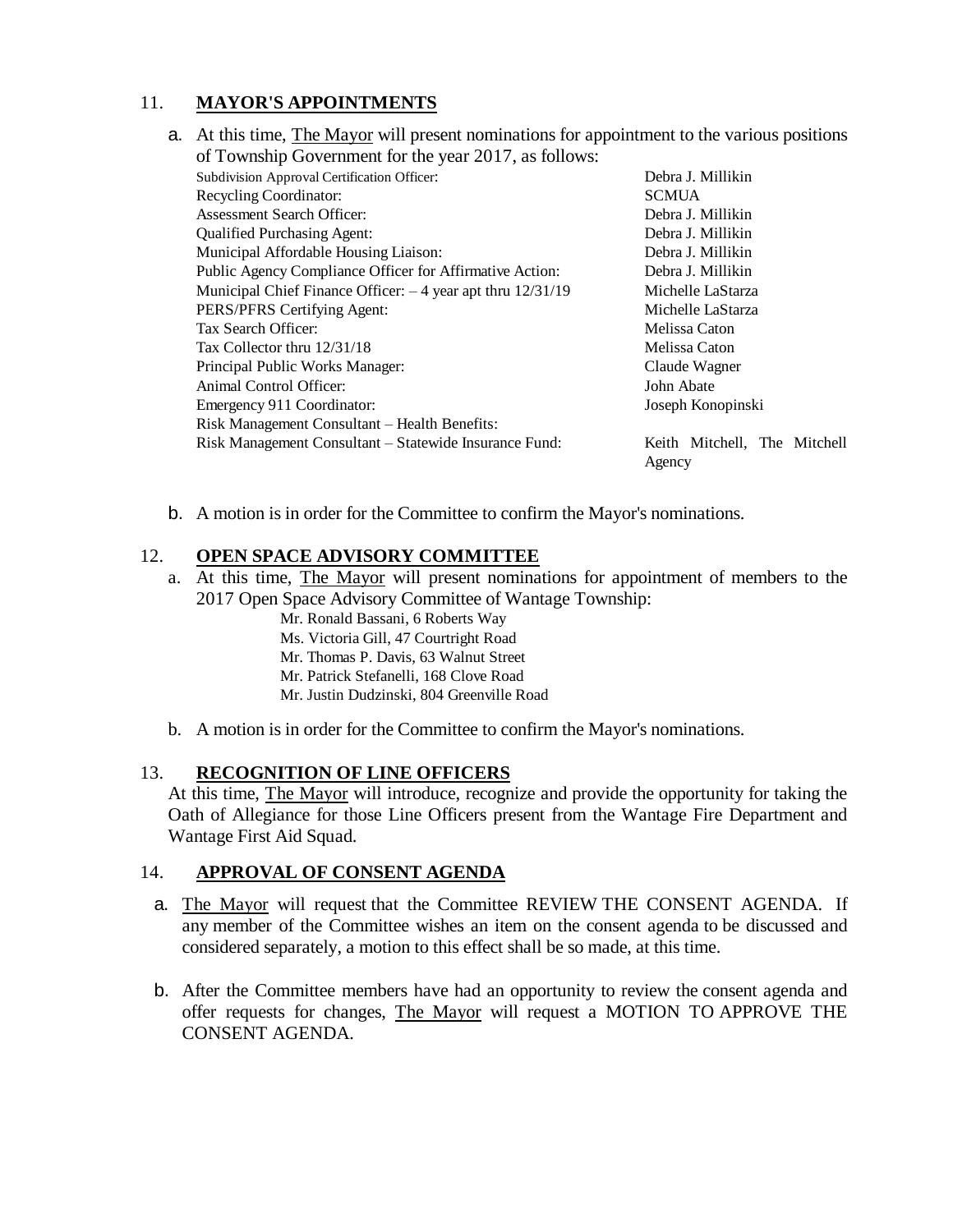# 15. **MAYOR'S STATEMENT**

The Mayor will address the Committee and the public with remarks concerning priorities and goals for the Township of Wantage in 2017.

## 16. **COMMITTEE COMMENTS**

The Mayor will invite each member of the Committee to offer remarks concerning 2017 Committee goals and priorities.

## 17. **OPEN PUBLIC SESSION**

The Mayor will open the meeting to the public, for any questions or comments involving the good and welfare of the community.

## 18. **ADJOURNMENT**

A motion is in order to adjourn the Organization meeting and commence the First Regular Meeting of the Year.

## **2017 Line Officers**

#### **Wantage Fire Department**

| Justin Vander Groef    | Department Chief                        |
|------------------------|-----------------------------------------|
| Alex Rubin             | Deputy Chief - Colesville               |
| <b>Mark Snook</b>      | Deputy Chief - Beemerville              |
| <b>Charlie Rokosny</b> | Captain - Beemerville                   |
| <b>Steve Merck</b>     | Captain - Colesville                    |
| <b>Griff Adkins</b>    | 1 <sup>st</sup> Lieutenant-Beemerville  |
| <b>Todd Tarrant</b>    | 1 <sup>st</sup> Lieutenant - Colesville |
| <b>Hunter Space</b>    | $2nd$ Lieutenant - Beemerville          |
| John Cannici           | $2nd$ Lieutenant - Colesville           |
| Harry Festa -          | <b>Safety Officer</b>                   |
| <b>Scott Paladino</b>  | <b>Safety Officer</b>                   |
| <b>Joe Marrocco</b>    | Fire Police Captain                     |
| Ben Langevin           | <b>Fire Police Lieutenant</b>           |
| Joe Vallone            | <b>Fire Police Lieutenant</b>           |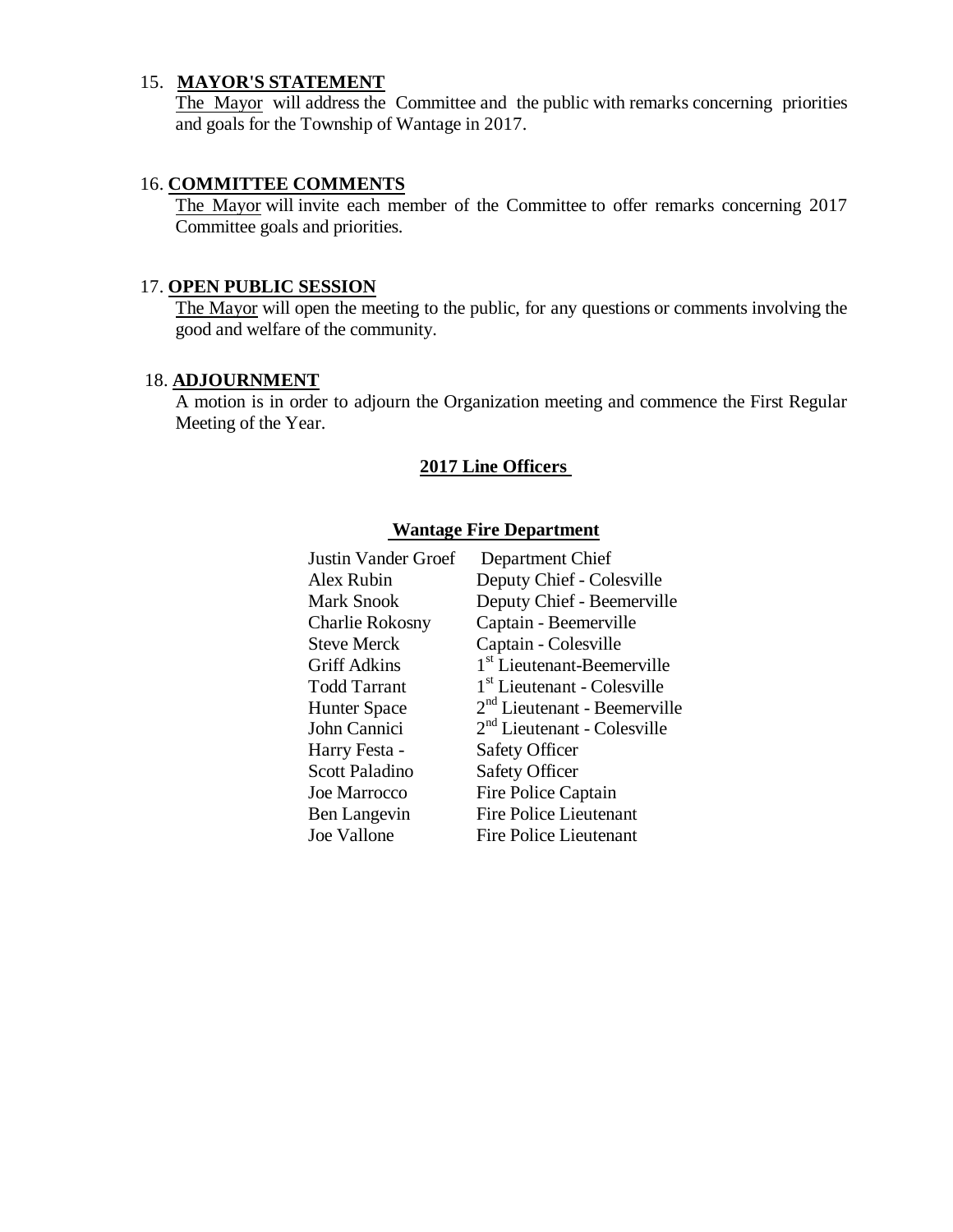# **Wantage Township First Aid Squad**

| Captain:               |                       |
|------------------------|-----------------------|
| 1st Lieutenant:        |                       |
| 2nd Lieutenant:        | Christopher Little    |
| Training Officer:      | <b>Patrick Hanson</b> |
| President:             | <b>Jeffrey Post</b>   |
| <b>Vice President:</b> | <b>Stan Gardner</b>   |
| Secretary:             | Krina Hemsworth       |
| Treasurer:             | <b>Trudy Congdon</b>  |
| Engineer:              | William DeBoer        |
|                        |                       |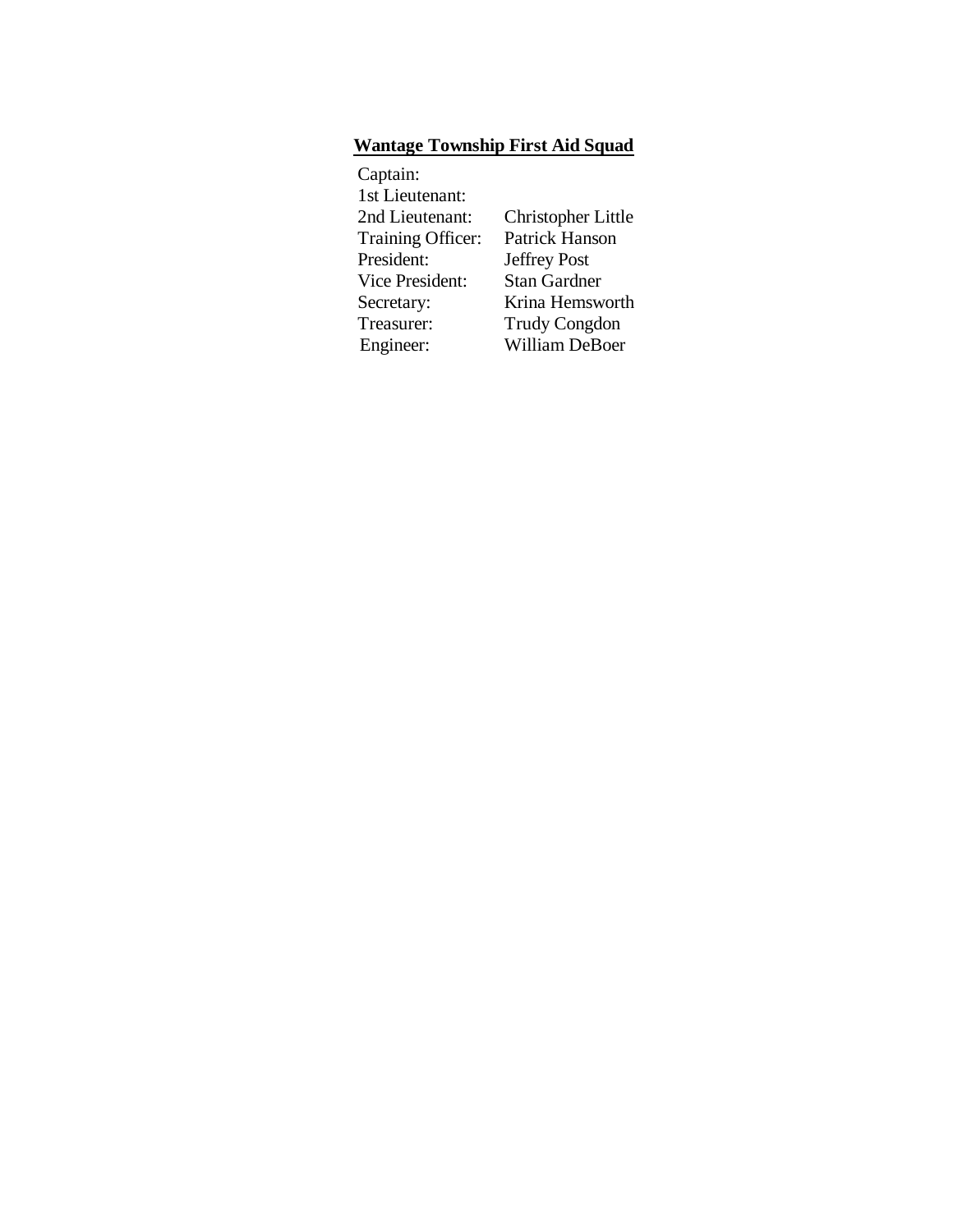#### **CONSENT AGENDA FOR THE ORGANIZATION MEETING OF THE MAYOR & COMMITTEE OF THE TOWNSHIP OF WANTAGE HELD ON JANUARY 5, 2017**

**ALL MATTERS LISTED BELOW ARE CONSIDERED TO BE ROUTINE IN NATURE AND WILL BE ENACTED BY ONE MOTION. THERE WILL BE NO SEPARATE DISCUSSION OF THE ITEMS. IF ANY DISCUSSION IS DESIRED, THAT PARTICULAR ITEM WILL BE REMOVED FROM THE CONSENT AGENDA AND WILL BE CONSIDERED SEPARATELY.**

#### I. **PROFESSIONAL SERVICES RESOLUTIONS**

A motion is in order for the Committee to pass A PROFESSIONAL SERVICES resolution for various professional services.

#### II. **TEMPORARY BUDGET**

A motion is in order to adopt the 2017 local temporary budget for the Township of Wantage, as per the attached resolution.

## III. **RATES OF INTEREST**

A motion is in order to establish the rate of interest to be charged for non-payment of taxes and utilities, on or after the date when they would become delinquent, as per the attached resolution.

#### IV. **OVERPAYMENT/UNDERPAYMENT OF TAXES**

A motion is in order to authorize the Tax Collector to cancel of record any overpayment or underpayment of taxes and utilities in the amount of \$10.00 or less for the calendar year 2016, in accordance with the provisions of N.J.S.A 40A: 5-17.1.

## V. **CASH MANAGEMENT PLAN**

A motion is in order to adopt the Cash Management Plan of the Township of Wantage for 2017.

#### VI. **OFFICIAL DEPOSITORIES**

A motion is in order to designate banks as the Official Depositories for Township funds in 2017.

#### VII. **MEETING DATES**

A motion is in order to establish the regular meeting nights of the Mayor and Committee for calendar year 2017, as per the attached resolution.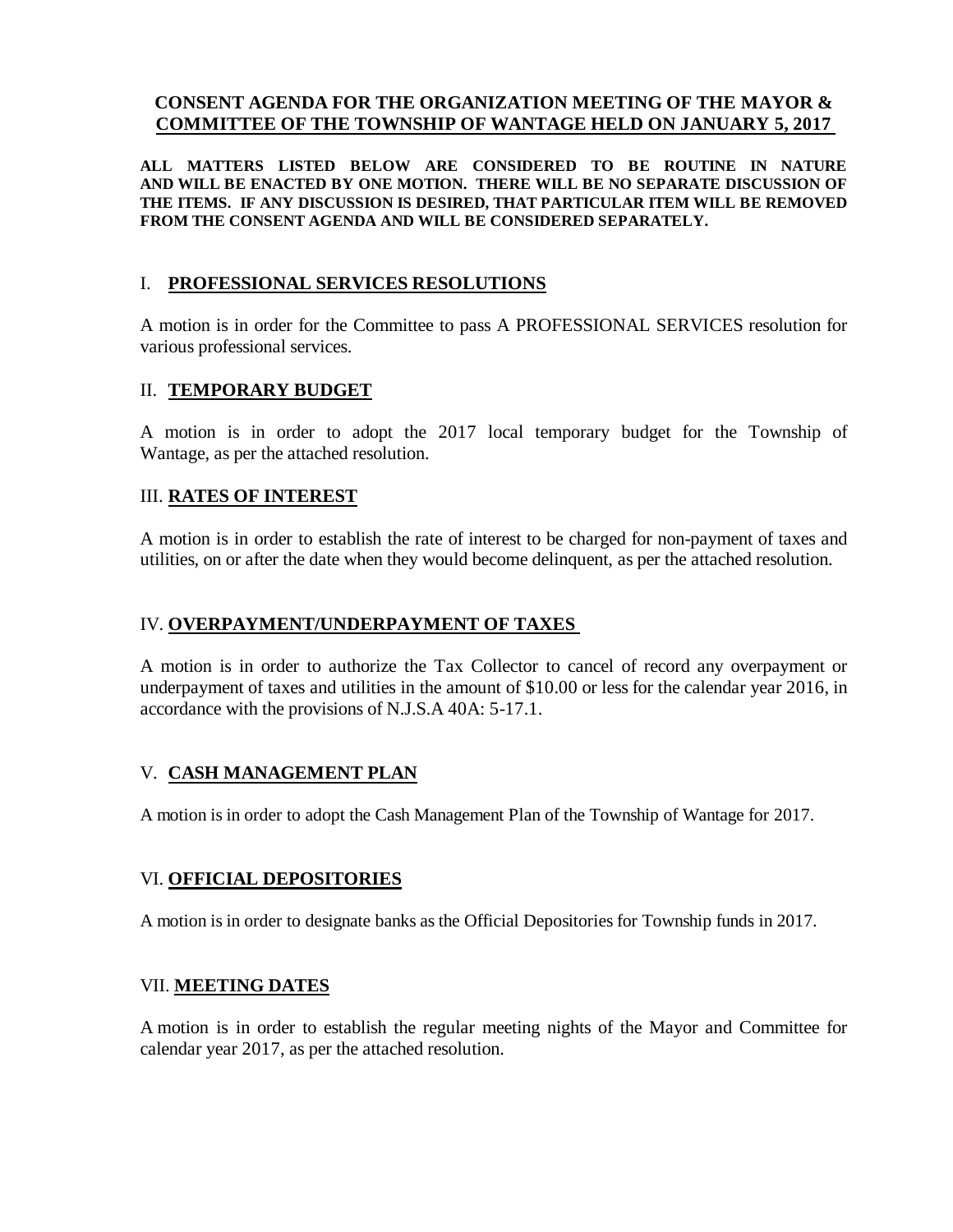# VIII. **OPEN PUBLIC MEETINGS ACT COMPLIANCE**

A motion is in order to approve a resolution of compliance with the Provisions of the Open Public Meetings Act for 2017, as per the attached text of resolution.

## IX. **OFFICIAL SIGNATORIES**

A motion is in order to adopt a resolution establishing the Mayor and/or Deputy Mayor, Administrator Acting Clerk, and Township Chief Finance Officer as the authorized individuals for withdrawal of funds from Township Depositories.

## X. **OFFICIAL NEWSPAPERS**

A motion is in order to designate the New Jersey Herald, the New Jersey Sunday Herald, and the Newark Star Ledger as official newspapers of the Township of Wantage for the year 2017.

# XI. **DEFENSE AGAINST TAX APPEALS**

A motion is in order to authorize the Township Attorney and the Township Tax Assessor to defend the Township of Wantage against all tax appeals filed during calendar year 2017.

## XII. **ESTABLISHING LEGAL HOLIDAYS**

A motion is in order to establish the Legal Holidays to be observed within the Township of Wantage for calendar year 2017.

## XIII. **ACCEPTING INSURANCE BONDS**

A motion is in order to approve the Insurance Bonds for various municipal officials and the Blanket Bond covering all Bondable officials for calendar year 2017.

## XIV. **AUTHORIZING PURCHASING AUTHORITY OF THE ADMINISTRATOR CLERK**

A motion is in order authorizing the Administrator Clerk, as the Qualified Purchasing Agent, to have discretionary spending authority of up to \$17,500 on any given purchase or project during calendar year 2017, with any proposed expenditure above this amount being brought to the governing body for authorization prior to the issuance of a purchase order.

## XV. **NAMING STATEWIDE INSURANCE FUND REPRESENTATIVE**

A motion is in order confirming the Administrator Clerk as the Wantage Township Commissioner for the Statewide Insurance Fund for calendar year 2017.

## XVI. **NAMING SAFETY/LOSS PREVENTION REPRESENTATIVE**

A motion is in order confirming the Administrator Clerk as the Wantage Township Safety & Loss Prevention Representative for the Statewide Insurance Fund for calendar year 2016.